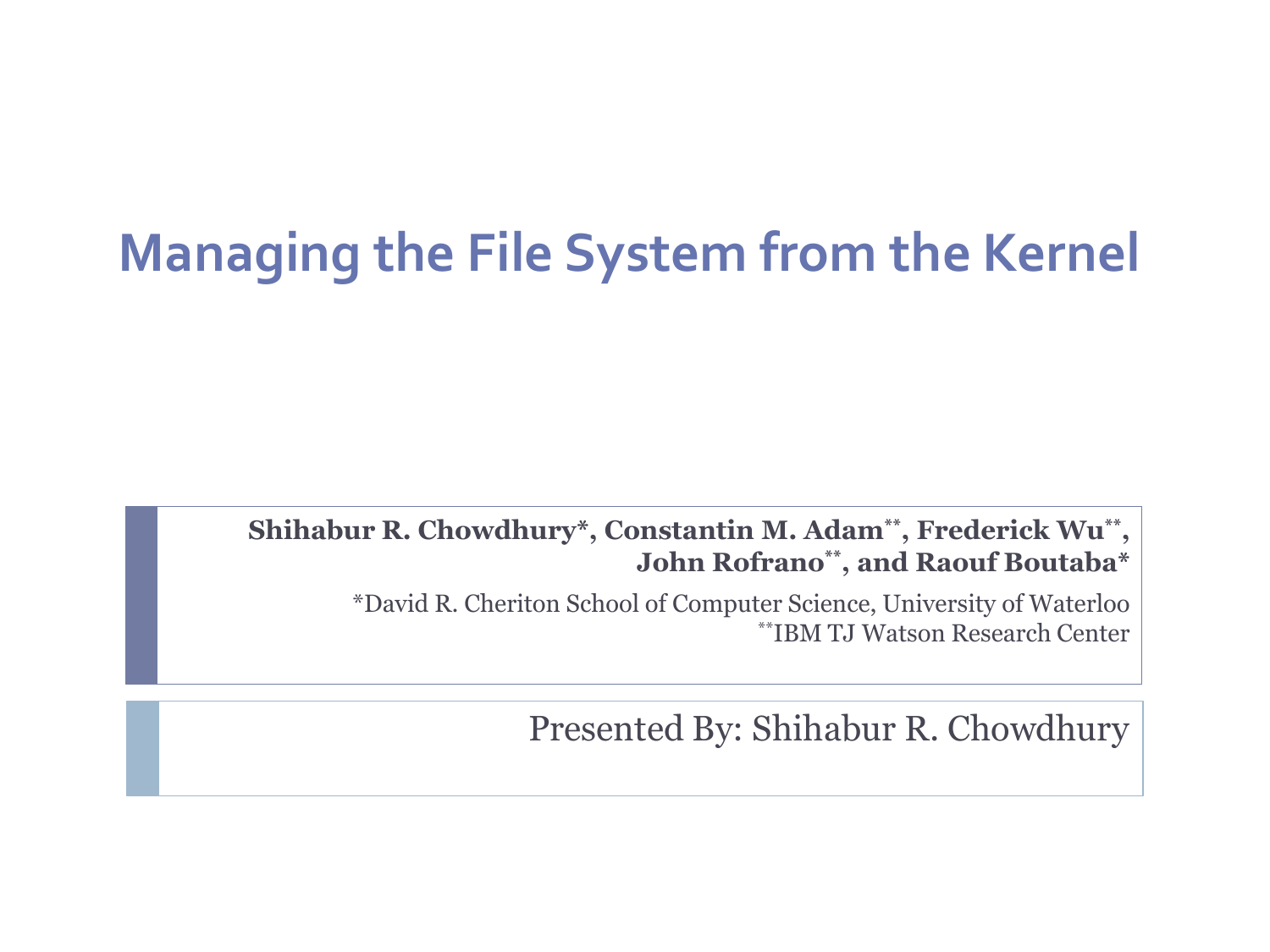# **File System issues**

- The file systems get full
	- ▶ package files, backup files, "old" files
- ▶ Files get accidentally deleted
	- **/etc/resolv.conf** accidentally deleted; name resolution stops
- $\triangleright$  File permissions get accidentally changed
	- accidentally given global write permission to **/etc/hosts**
	- **If** may cause security problems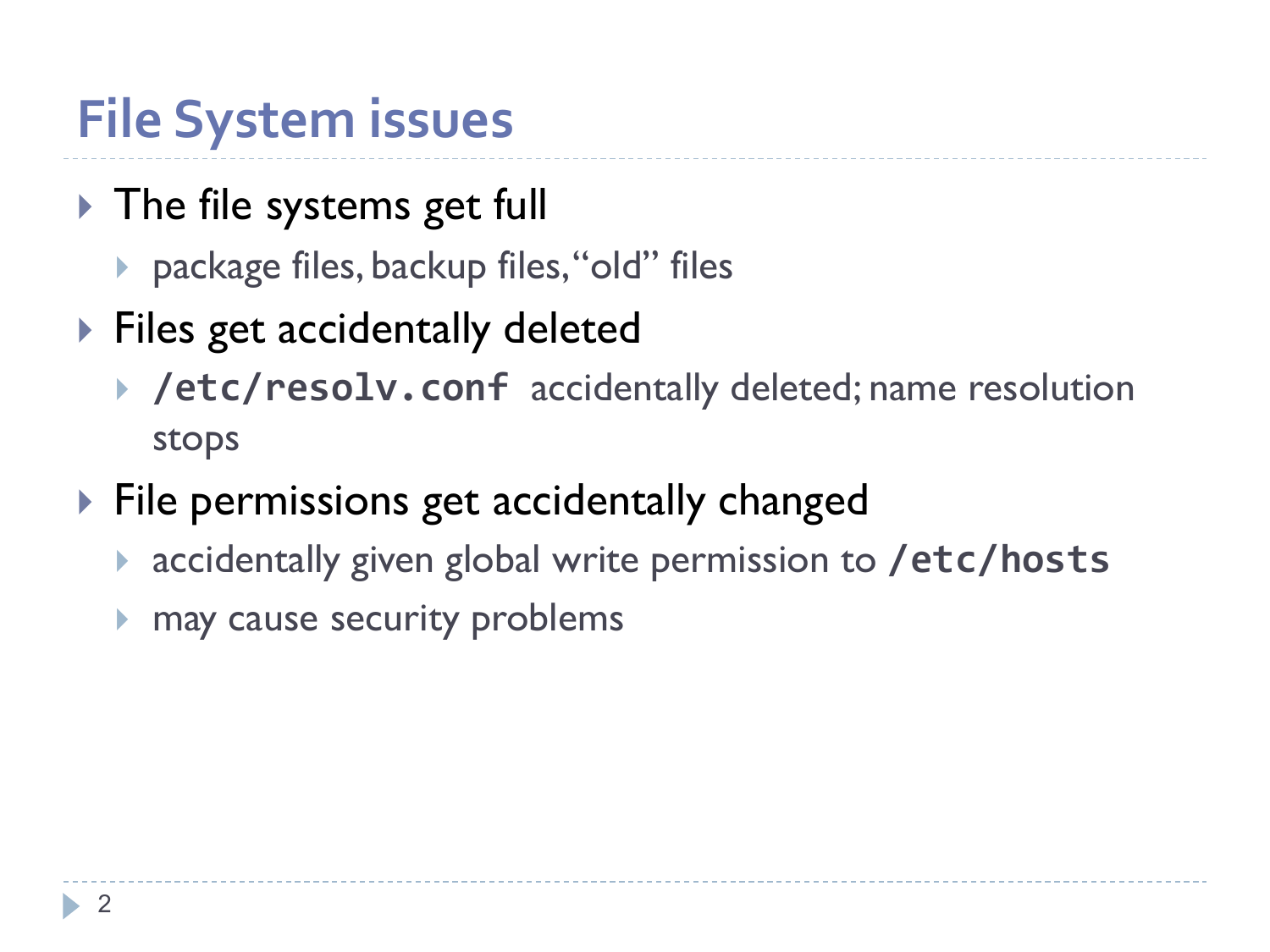# **File System Management: the traditional way**

#### **File System issues are solved manually**

- **Enter commands in the CLI** 
	- **Error prone**
	- **Time consuming**
	- Sometimes unproductive due to repetitive tickets
- Configuration management tools reduce the manual task
	- **Less responsive**
	- **Detects an anomaly after they occur**
	- **-** Requires an infrastructure to work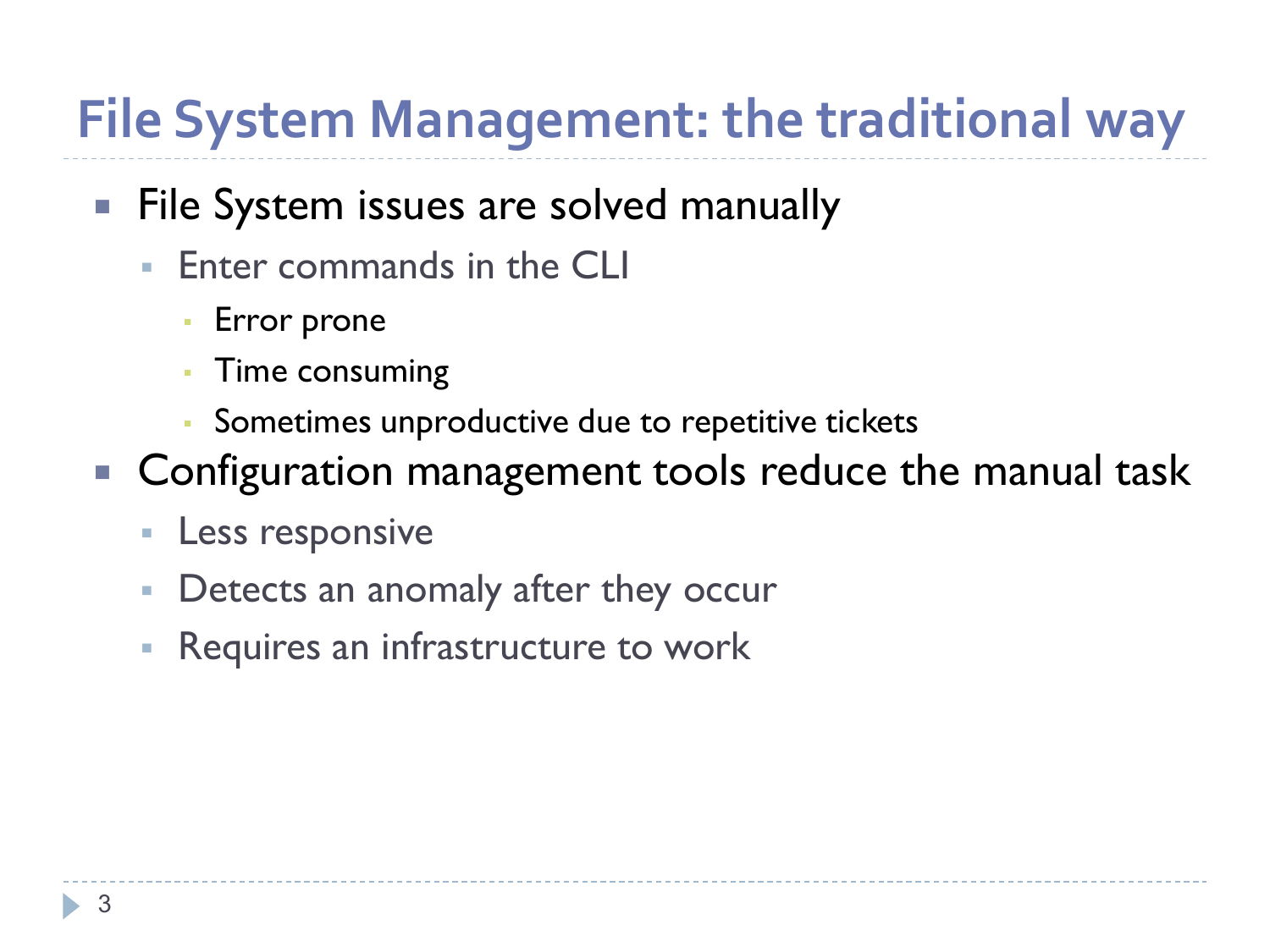#### **File System Management: the traditional way (contd…)**

- Why the file system currently cannot take care of itself?
	- No knowledge of the file system usage requirements of applications
		- Which are the temporary files ?
		- Which are the required files ?
		- etc.
	- No policy based management interface available
- What if the file system took care of itself?
	- **Reduction in problem tickets**
	- **Reduction in management overhead**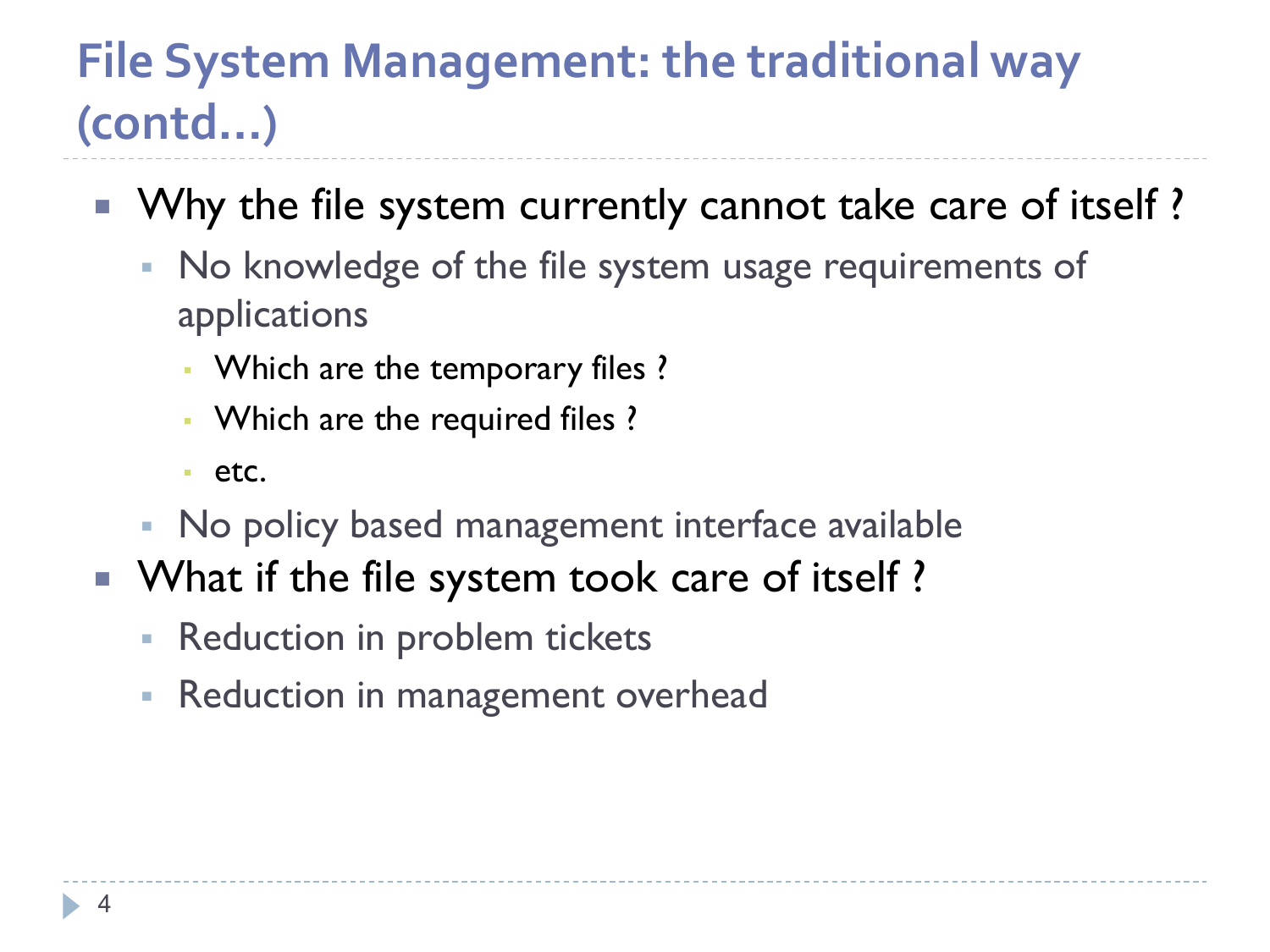#### **File System Management: The Extreme Automation Way**

- ▶ Applications should be able to tell the file system about their requirements
	- **/etc/apache/httpd.conf** is a required file; don't delete it
	- ▶ Never allow the /etc/apache/httpd.conf to be world writable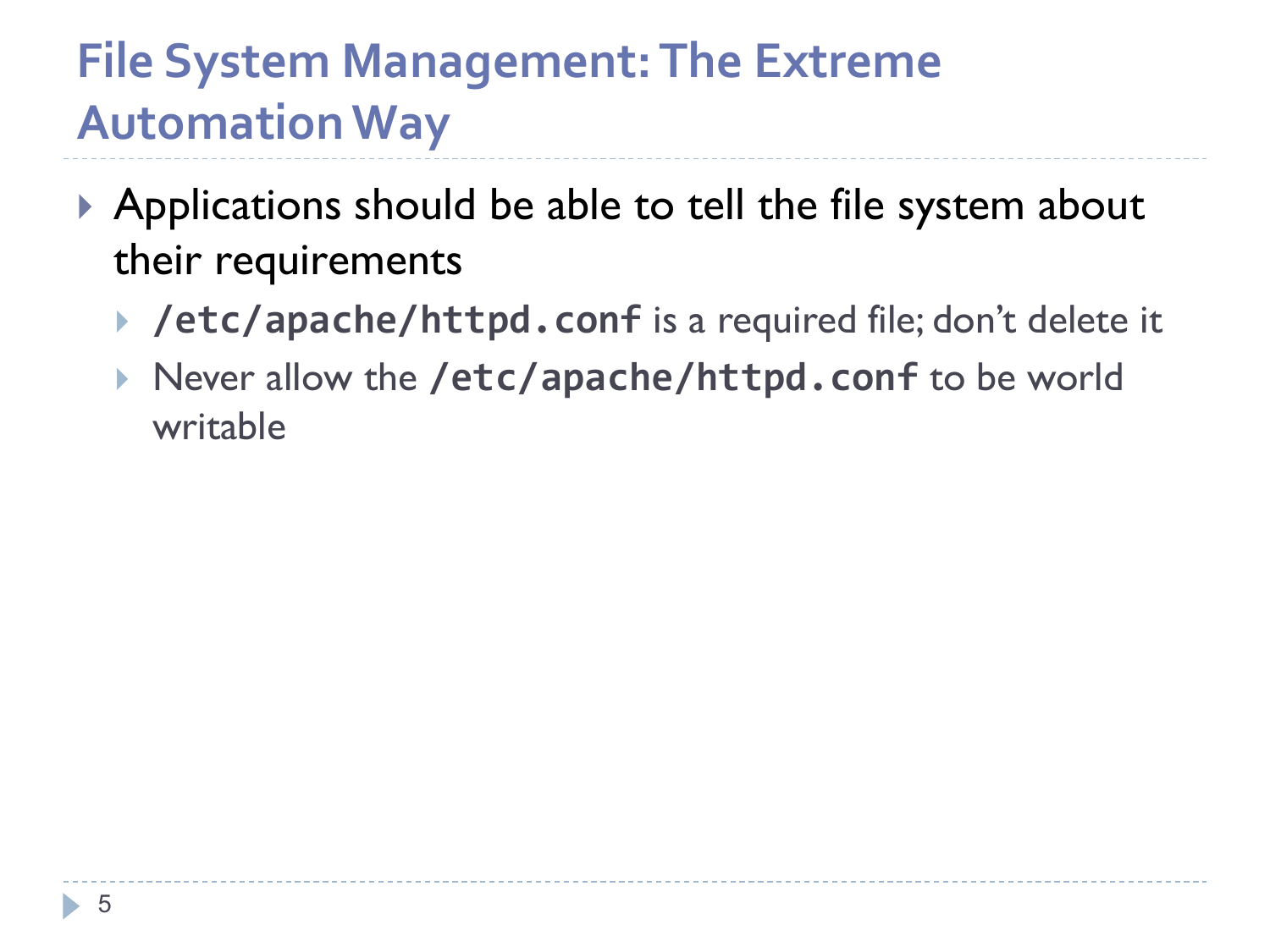#### **File System Management: The Extreme Automation Way**

- The system administrator should be specify policies; the file system should enforce it
	- There should be at least **10%** free space on **/mnt/share**
- $\blacksquare$  In other words
	- **Build the management capabilities within the file system itself**
	- **Provide interface to users and applications**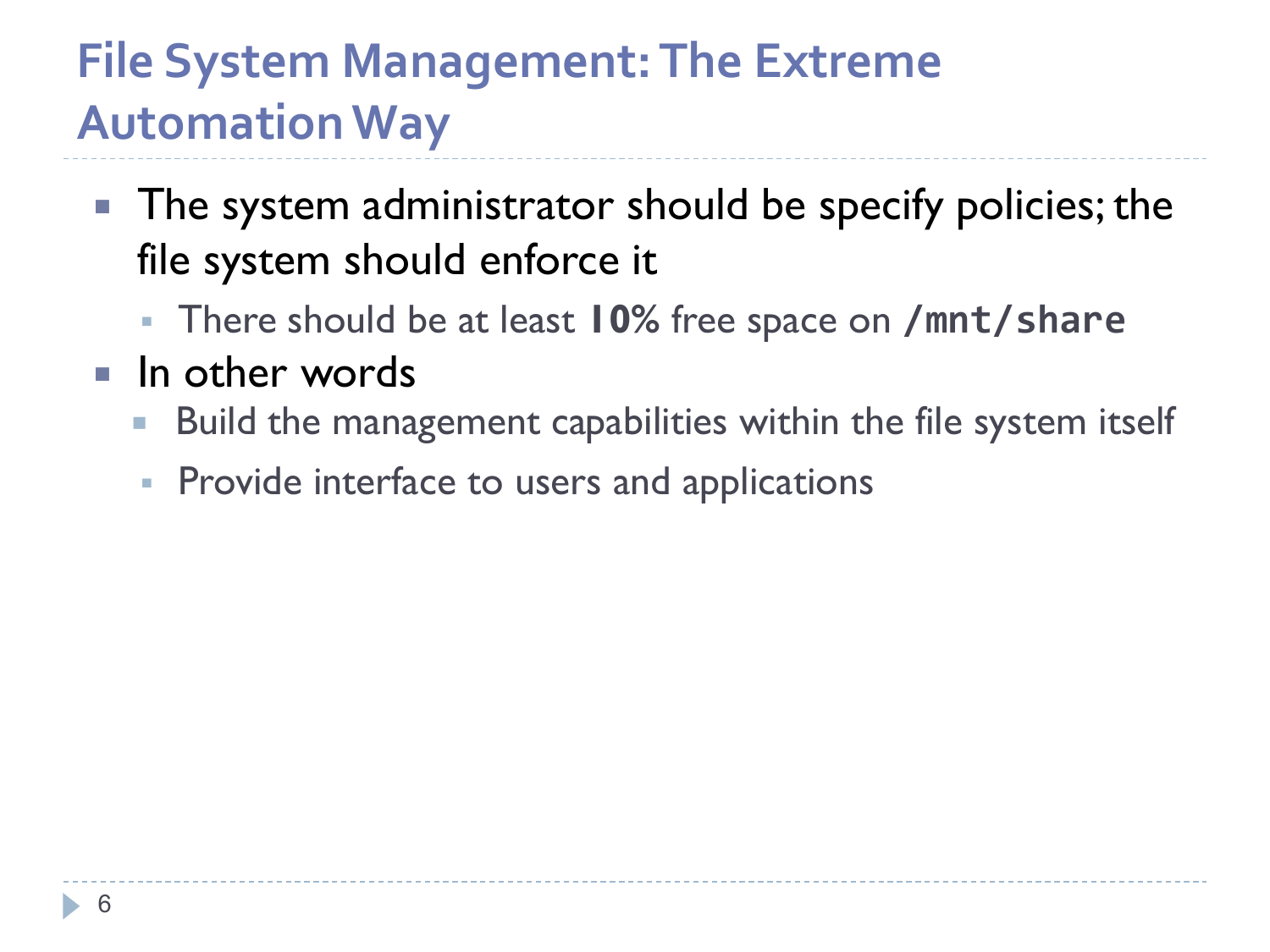#### **Autonomic File System Management: Properties**

#### **Self – cleaning**

- Should be able to clean the *unnecessary* files
- Should be able to expand itself up to *policy specified*  threshold if necessary

#### **Self – protecting**

Should be able to prevent *non policy compliant* changes

#### **Reactive and Responsive**

- **Detect the problem just before they occur**
- **Transparently remediate problem reactively**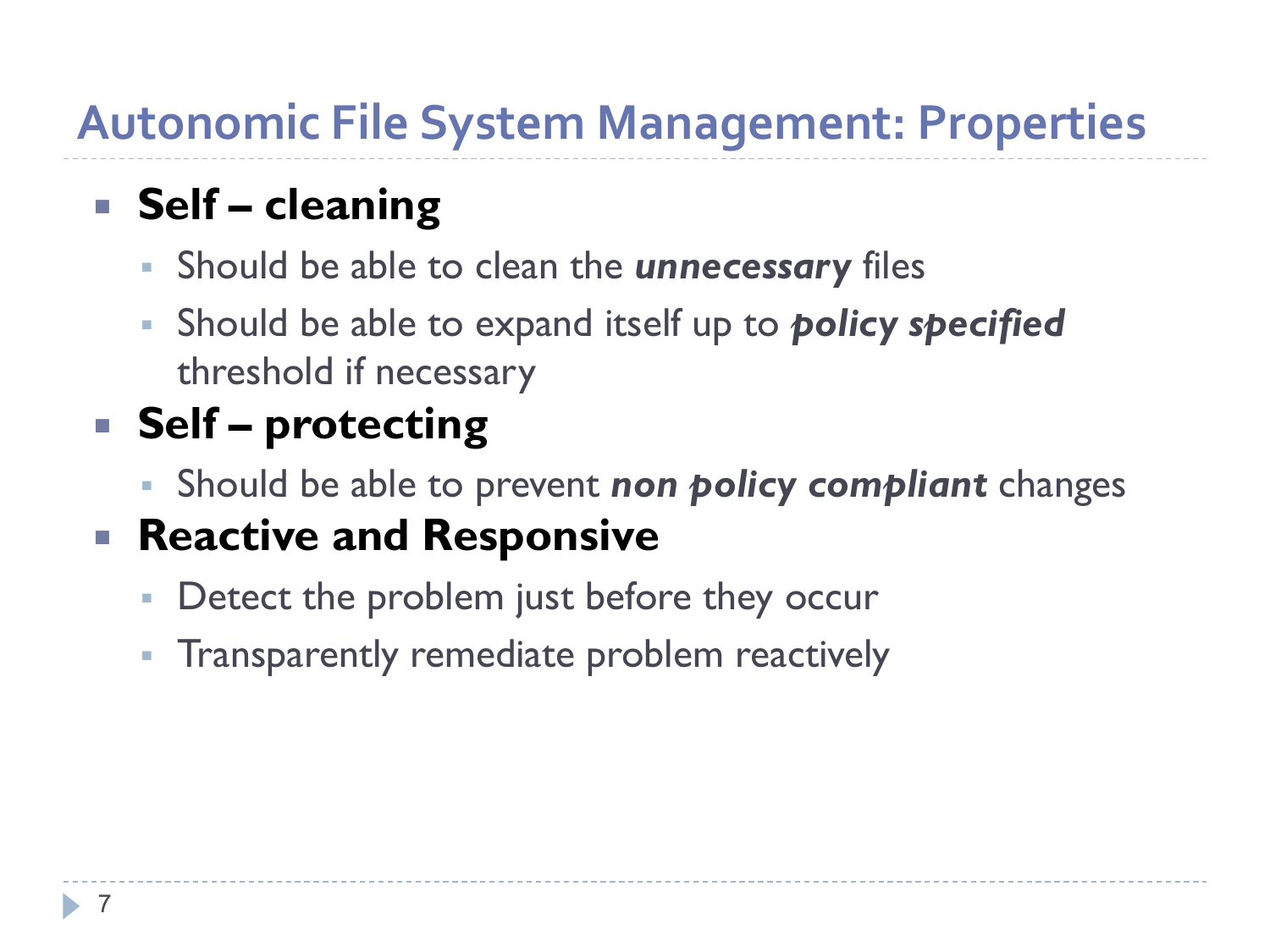#### **Use Cases**

#### **Disk Cleanup**

- Intercept *write* operations and detect disk full right before they occur
- Try to clean up space by deleting files according to *policies*
- As a last step *expand* the file system
- After the remediation pass the control back to the original system call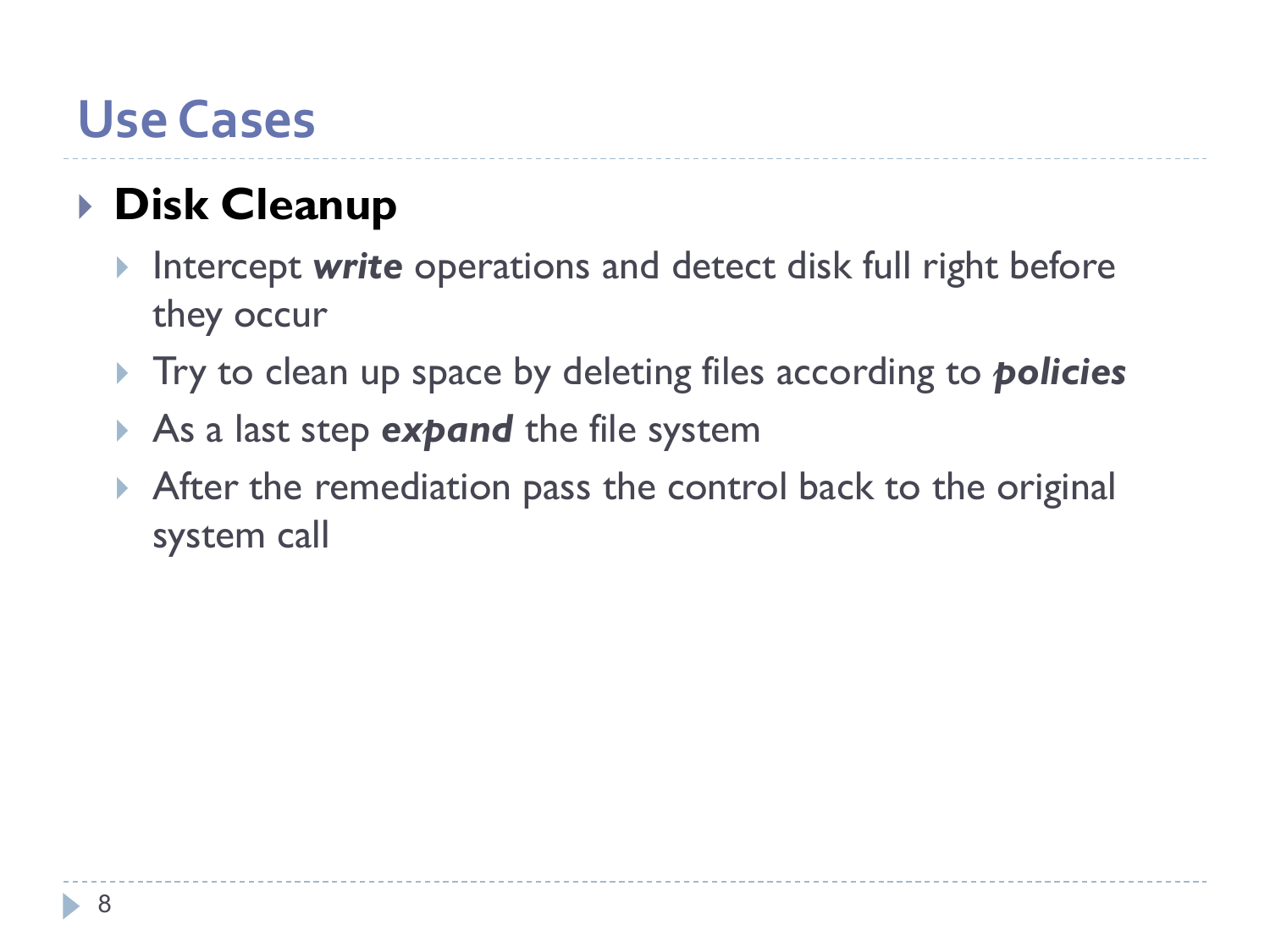#### **Use Cases**

#### **File Protection**

- Allow applications and users to specify access mask for files
	- e.g. **/etc/resolv.conf** can never be world writable
	- $\blacktriangleright$  Prevent non compliant permission changes in the first place
- Allow applications and users to specify files *as required*
	- Prevent accidental deletion of *required* files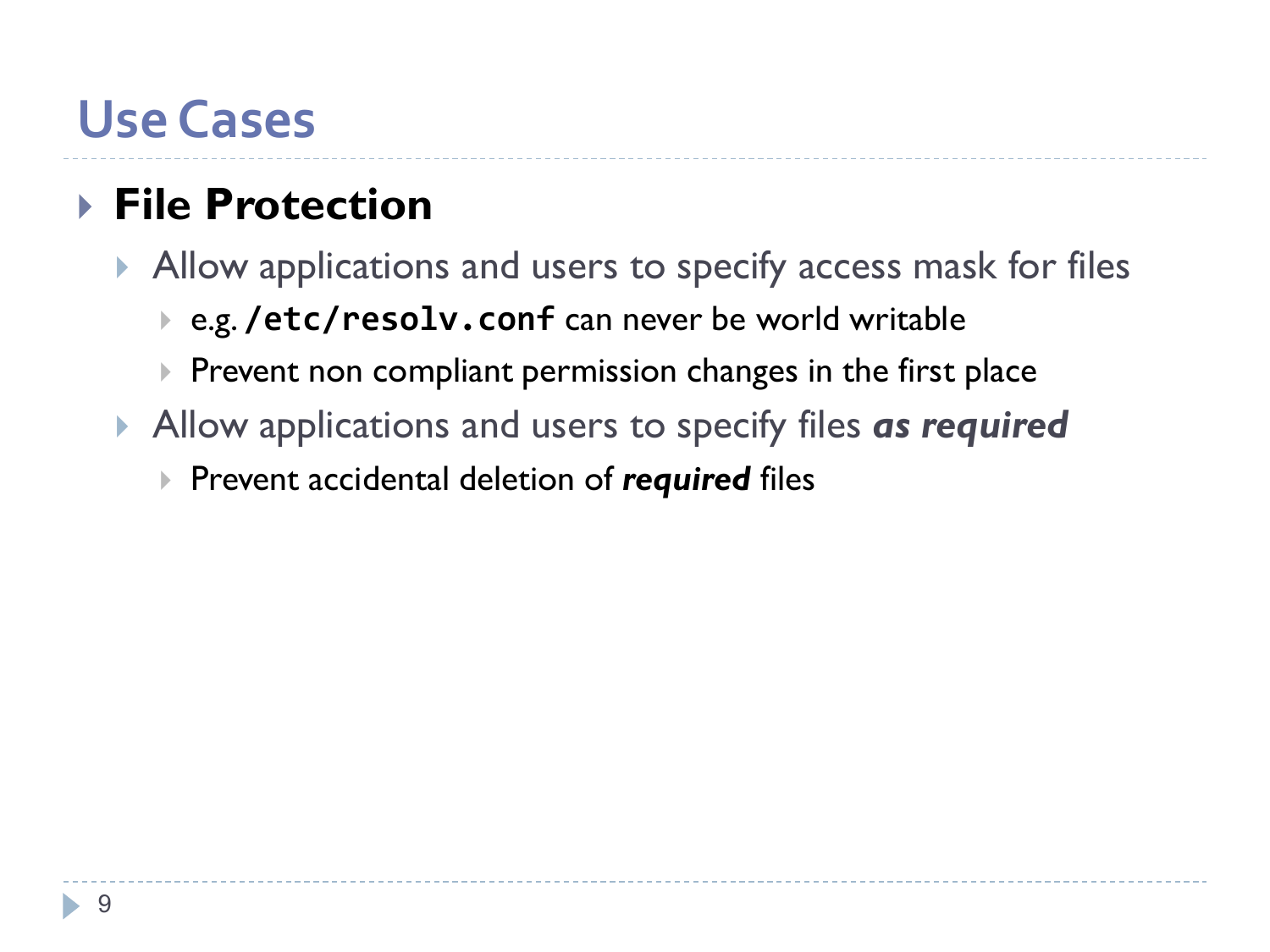# **Policies**

- ▶ Four initial categories for files
	- **Femporary** can e deleted immediately
	- *▶* **Debug** can be deleted after a certain age
	- *Audit* can be compressed to save space
	- *Required* cannot be deleted at all
- ▶ Categories identify the deletion / compression candidates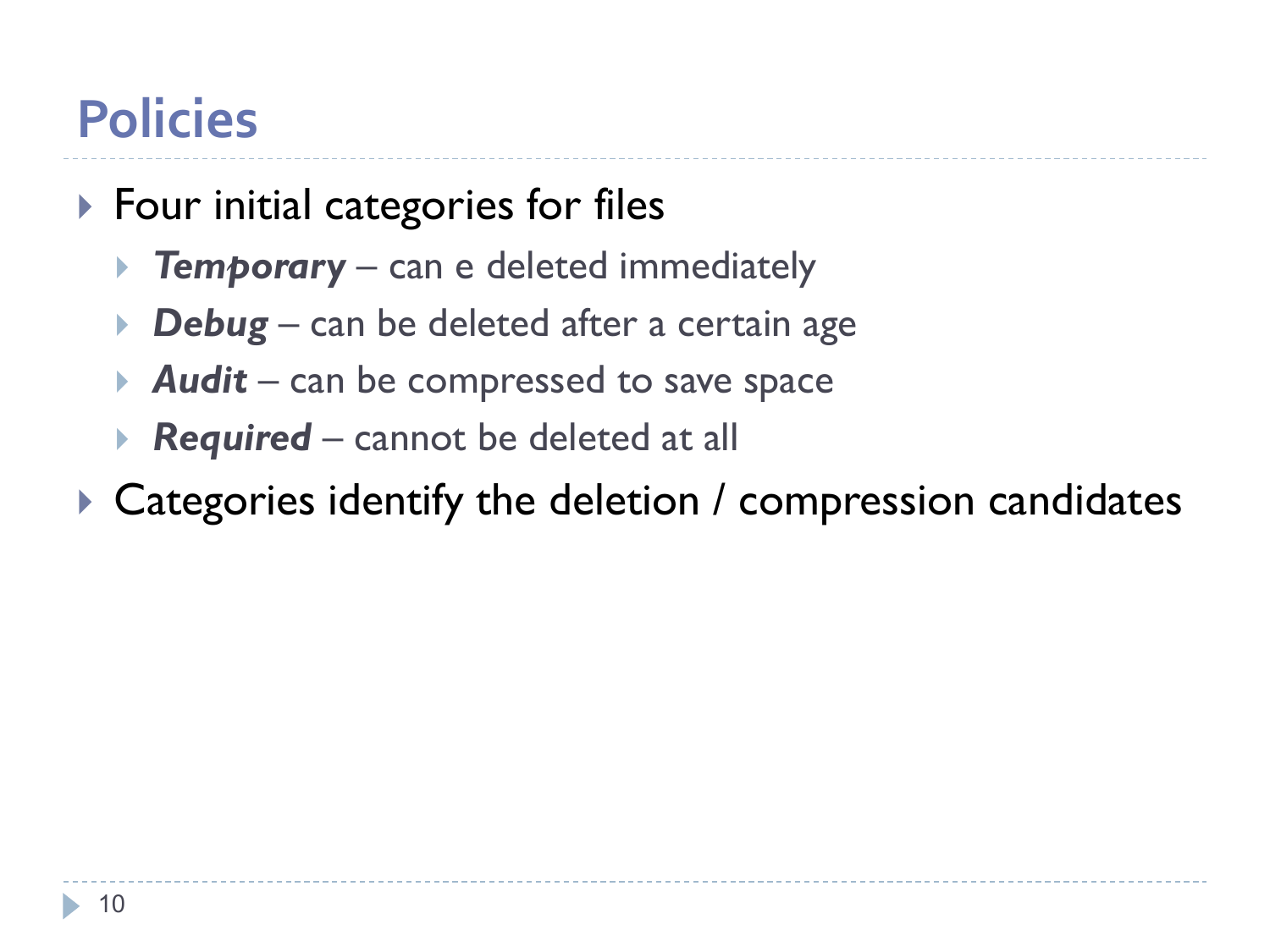# **Policies**

#### *System-wide policies*

- ▶ Configure category parameters
	- e.g. maximum age of debug files
- **Currently stored in plain text configuration file**

#### *Application / User policies*

- Communicates filesystem usage requirement with the filesystem
- A user-space API is provided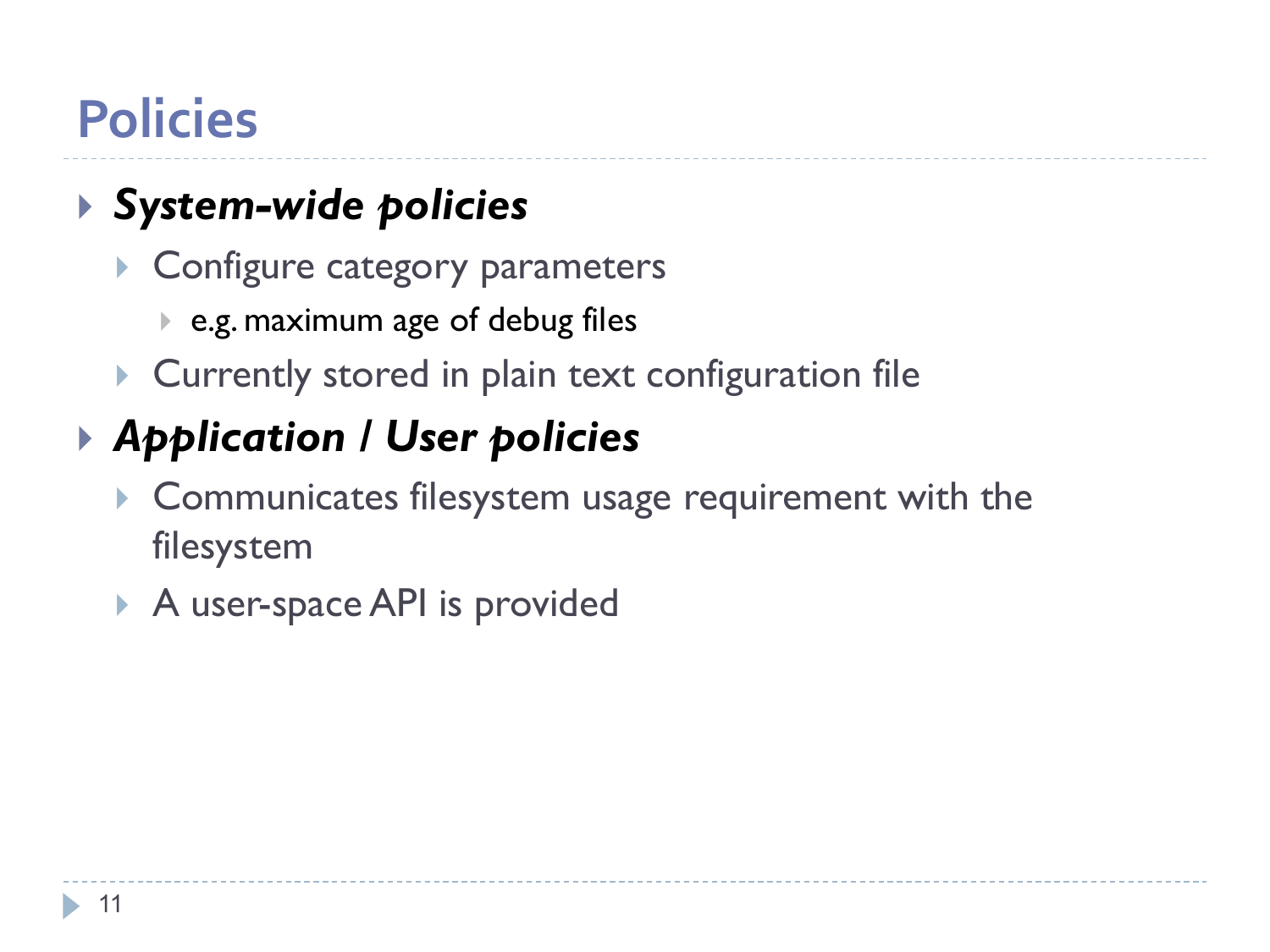#### **Interfaces**

#### *File System Interface*

Access low level file system routines for reading its state and performing actions

#### *User-space Interface*

- Understand the file system usage requirement of applications
- Allow users and applications to specify their policies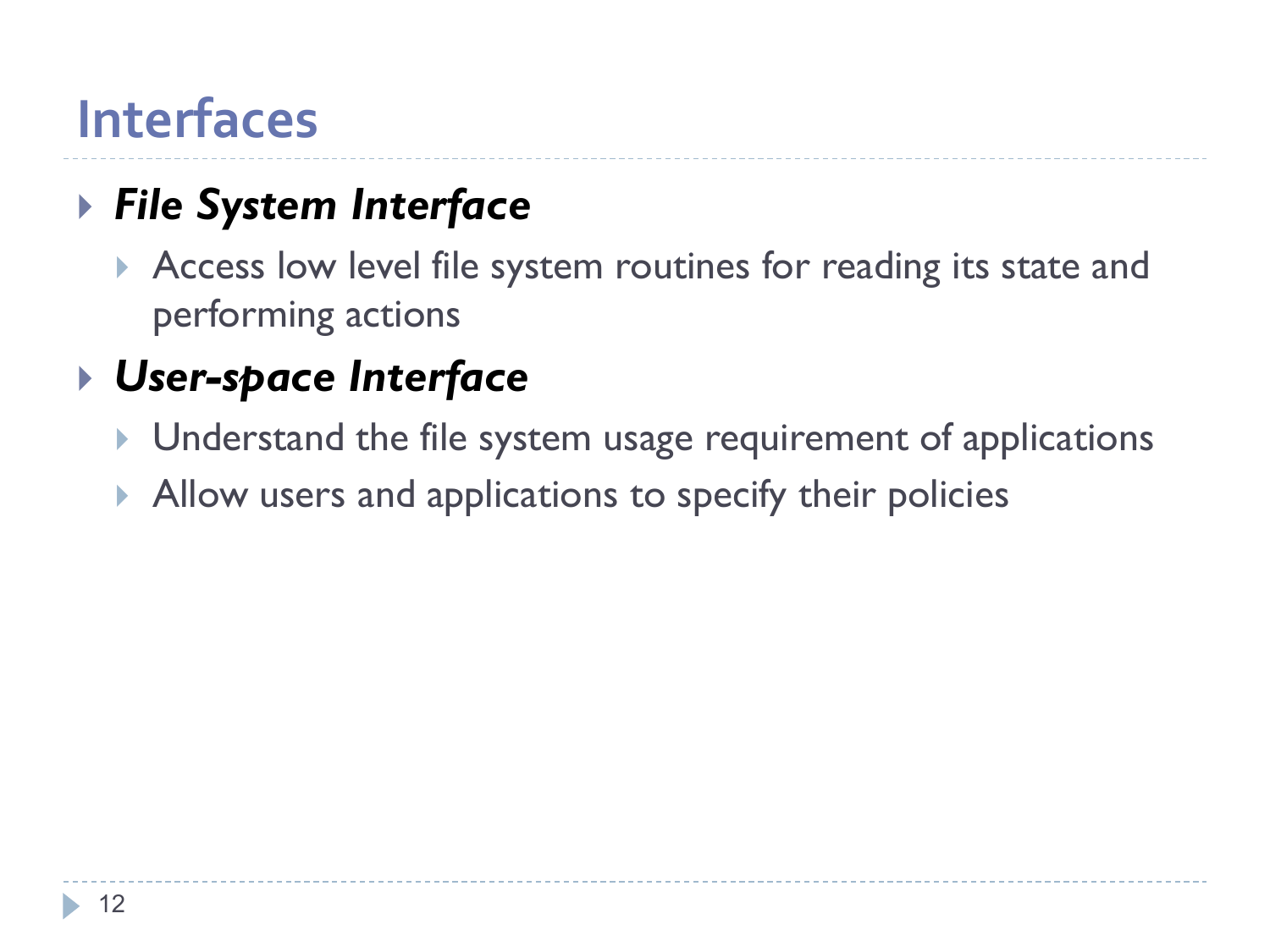## **File system: The current picture**

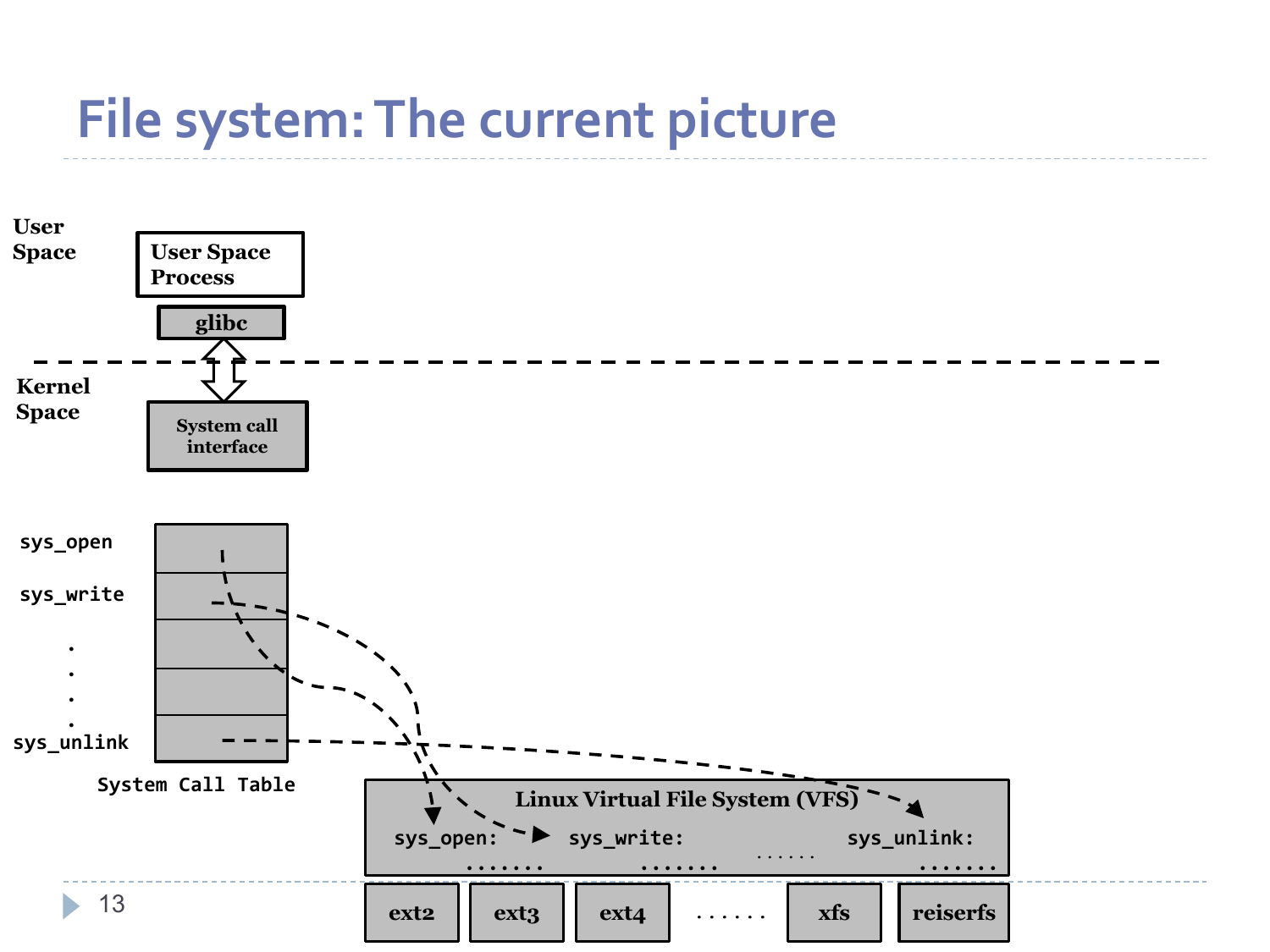#### **System Architecture**

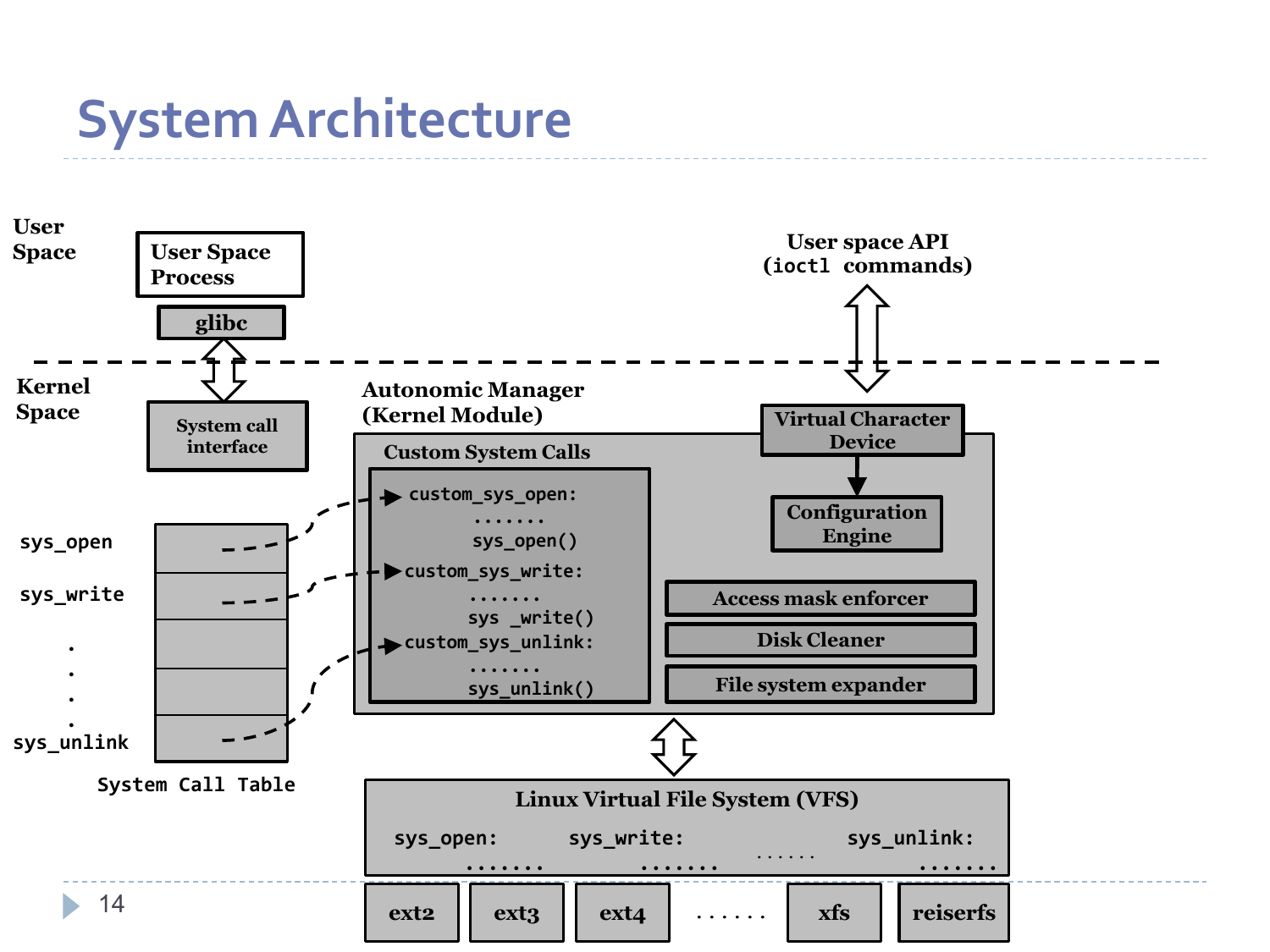# **Implementation: Proof of Concept**

- Autonomic Manager implemented as a Loadable Kernel Module
	- **If can intercept system calls** 
		- We have identified a set of system calls to intercept according to our need
	- **Perform error condition checking**
	- **Perform remedial actions** 
		- Delete files according to application usage requirements
		- Expand the file system by spawning Logical Volume Management (LVM) processes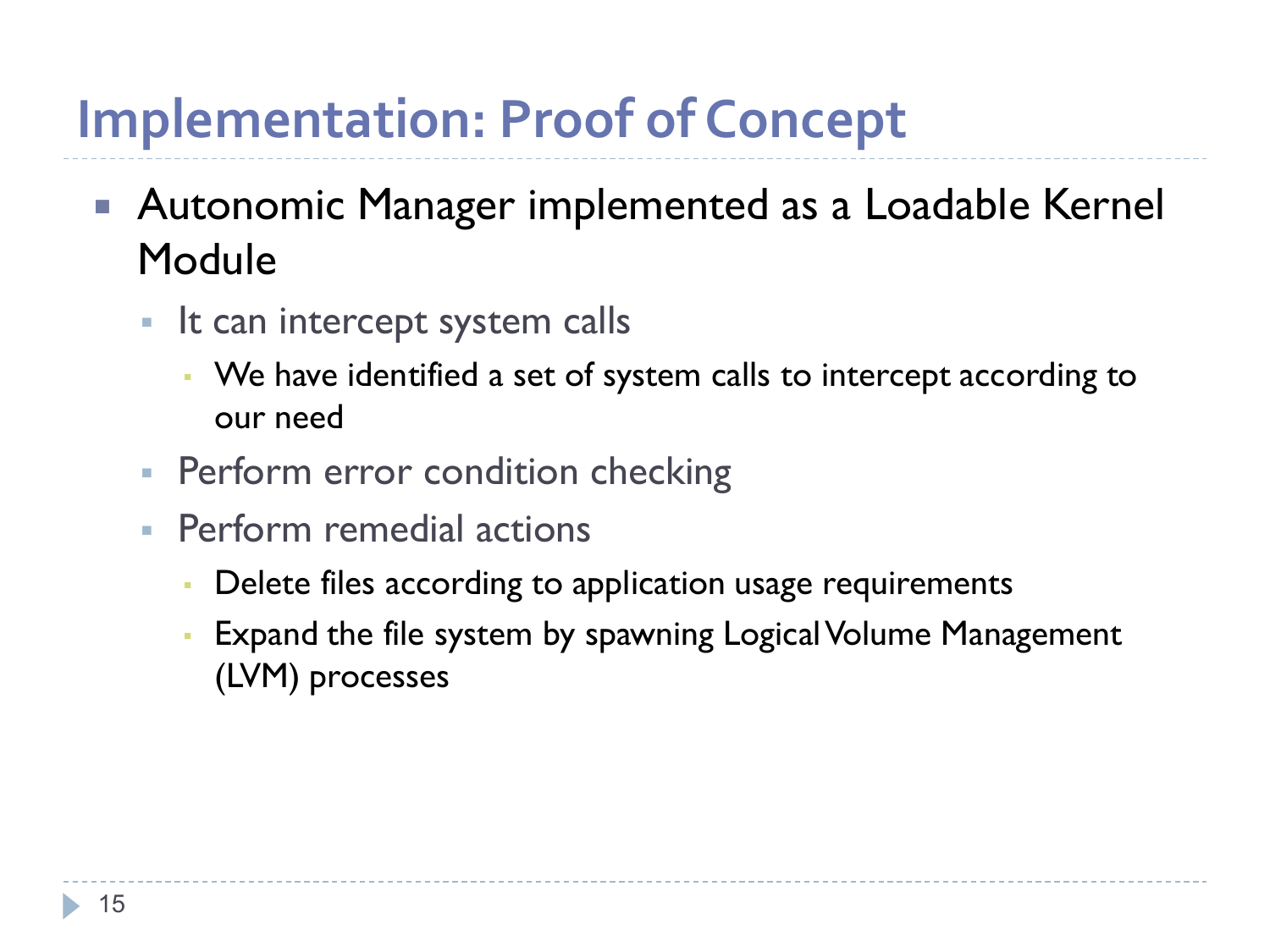## **Implementation**

#### **Use-space API**

- **The kernel module registers a pseudo device** 
	- **/dev/fs\_interceptor**
- User programs can send control commands to the device
	- Using **ioctl** system call
- **The virtual device interprets the commands to configuration** commands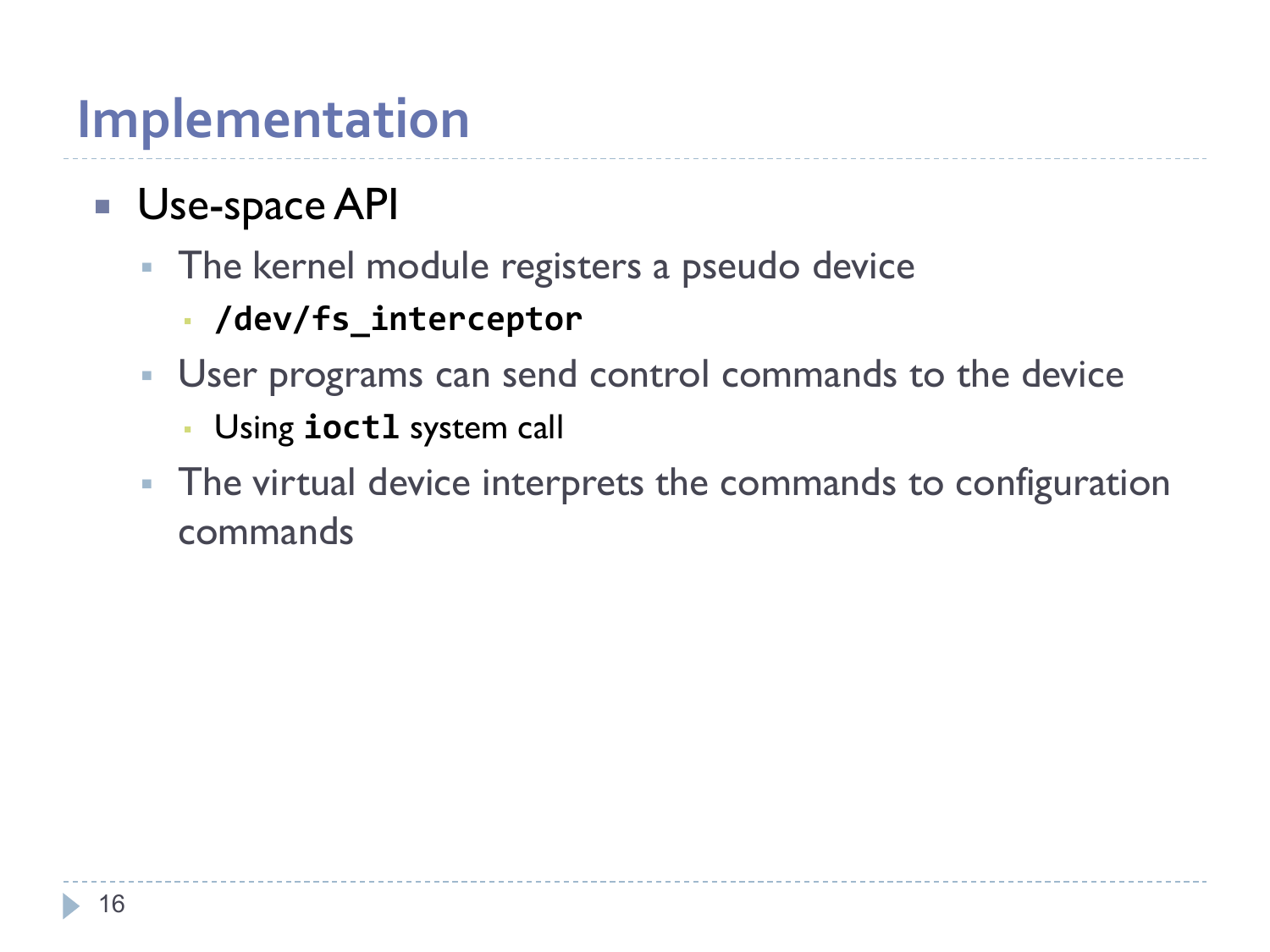# **Evaluation: Setup**

#### System configuration

 Ubuntu 13.04 virtual machine with 2 vCPUs, 3GB memory and 30GB disk

#### ▶ Benchmarks

- $\blacktriangleright$  Filebench
	- ▶ File server (1:1 read and write) and Web server (10:1 read and write) workload
	- **I** Used to measure overhead
		- $\Box$  Impact on throughput
		- $\Box$  CPU time
- ▶ Postmark
	- Used to demonstrate the effectiveness of self-cleaning property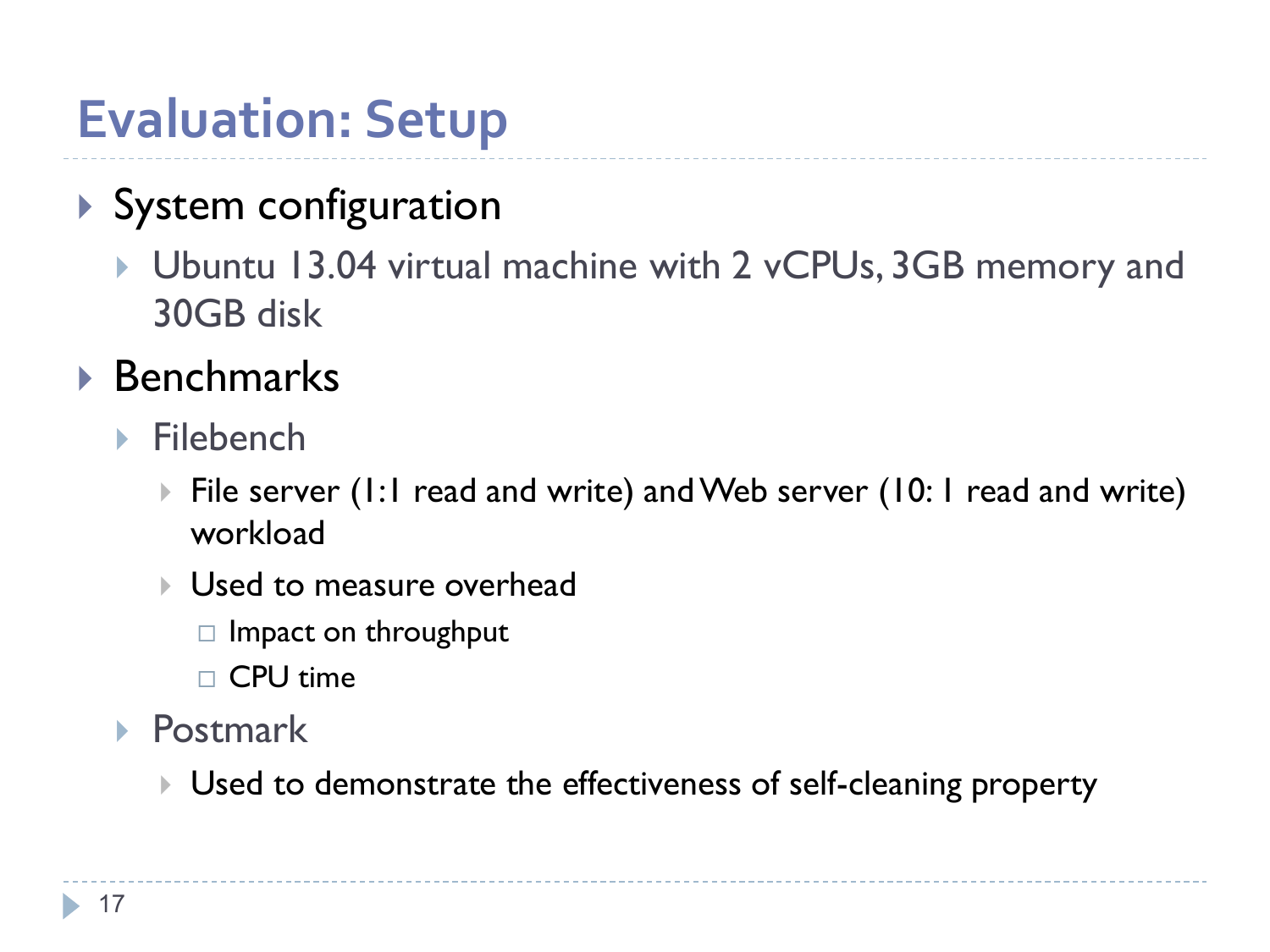### **Evaluation: CPU time**



18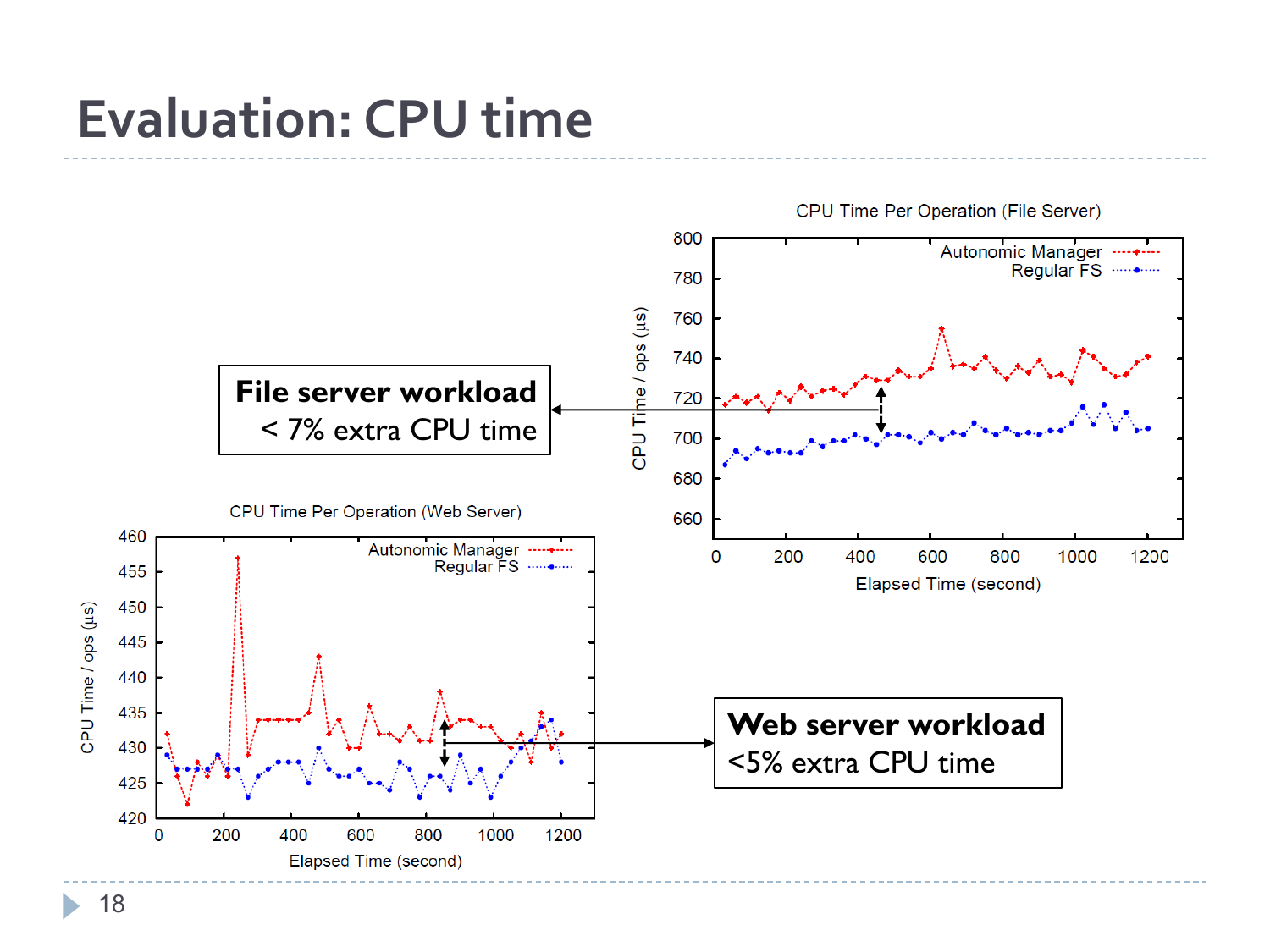# **Evaluation: Throughput**

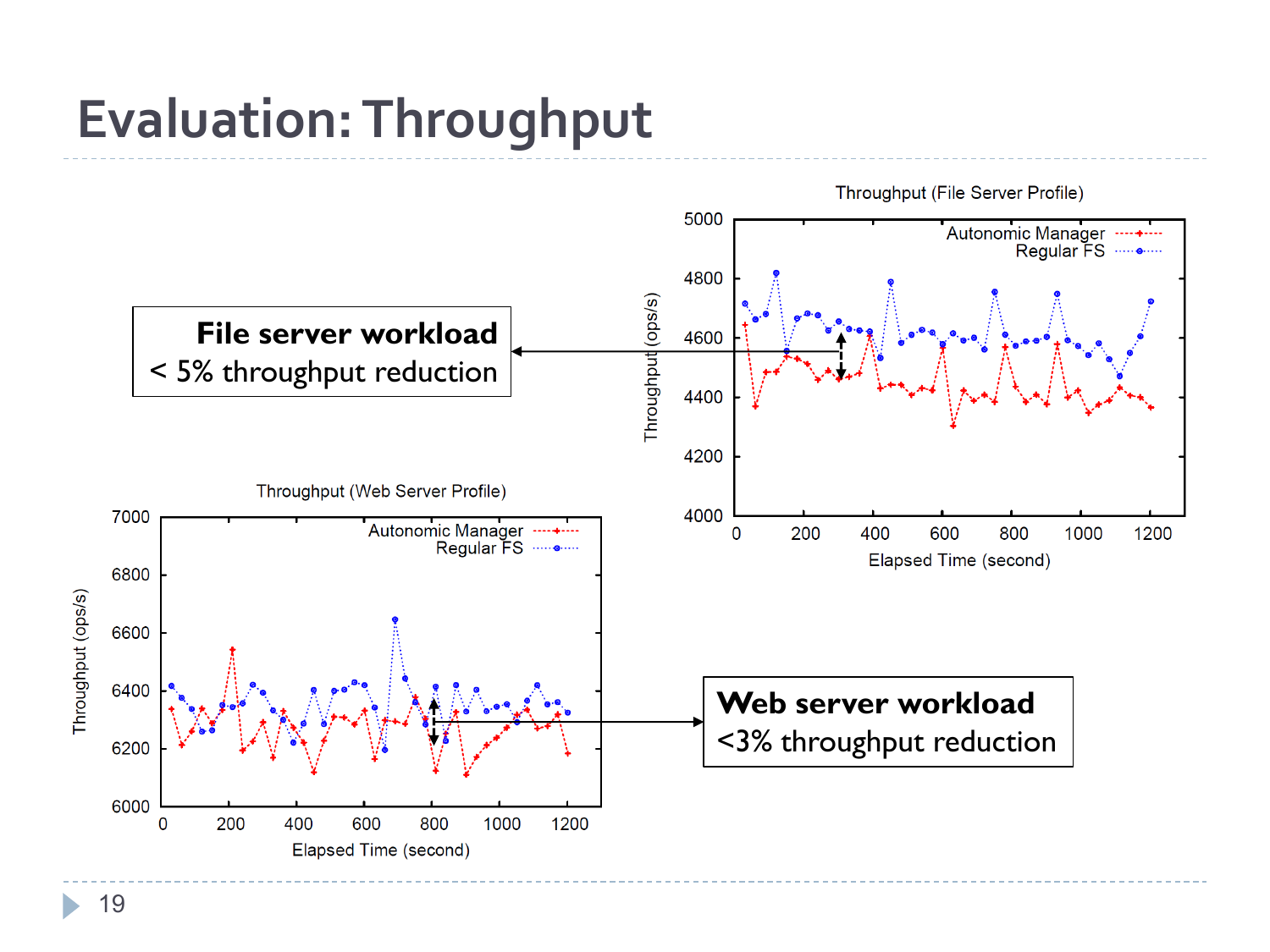# **Evaluation: File System Utilization**

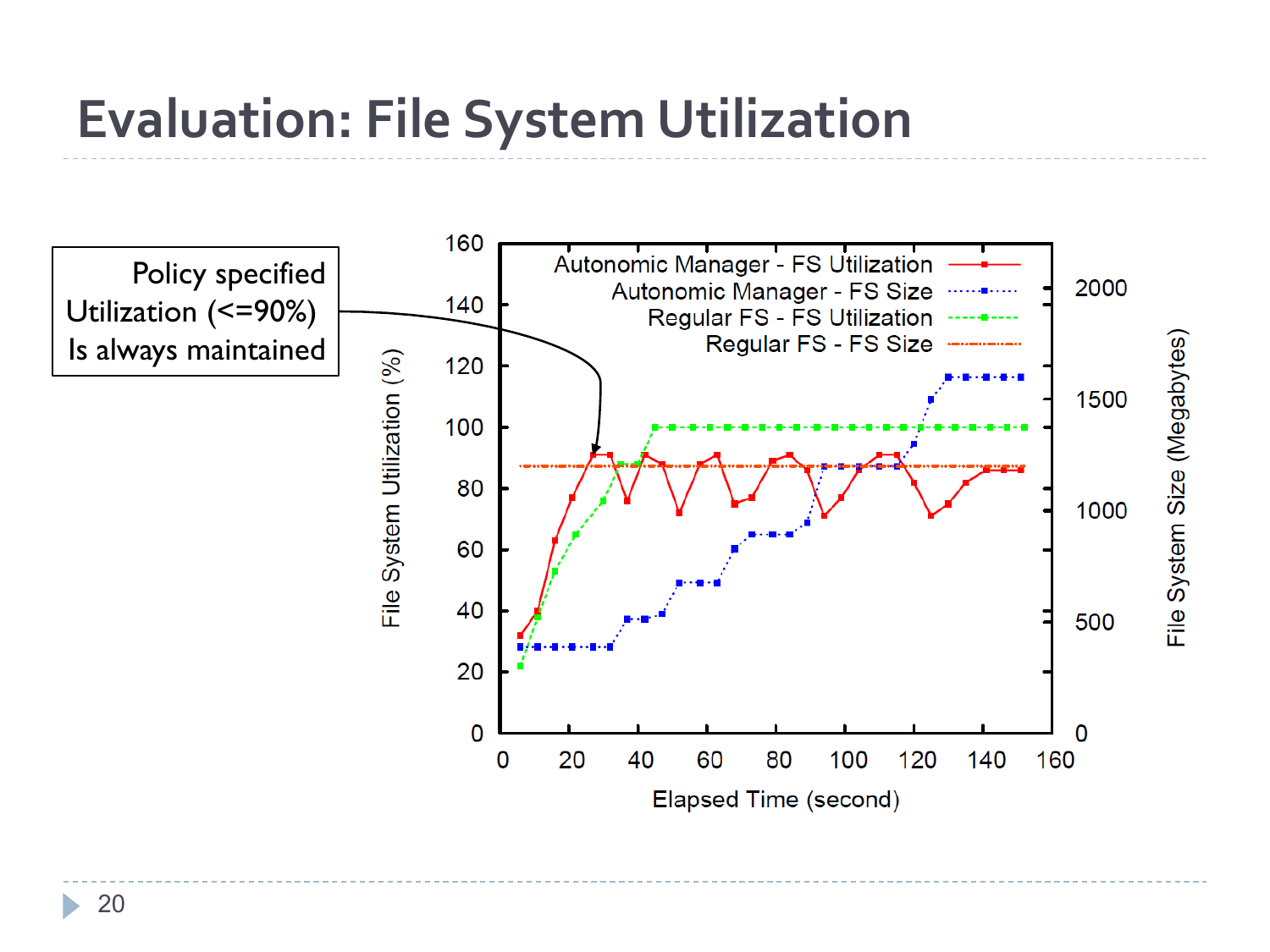# **Conclusion**

- $\blacksquare$  We need automaticity at the grass root to make management easier and less error prone
- Autonomy can be at multiple levels
	- **When the autonomic file system manager fails, it can notify a** higher layer, which has a broader view of the system
	- When all layers fail to solve an issue, the human gets involved
- Autonomic management at the grass root level can be considered for other resources
	- CPU, Memory, Network Interface *etc.*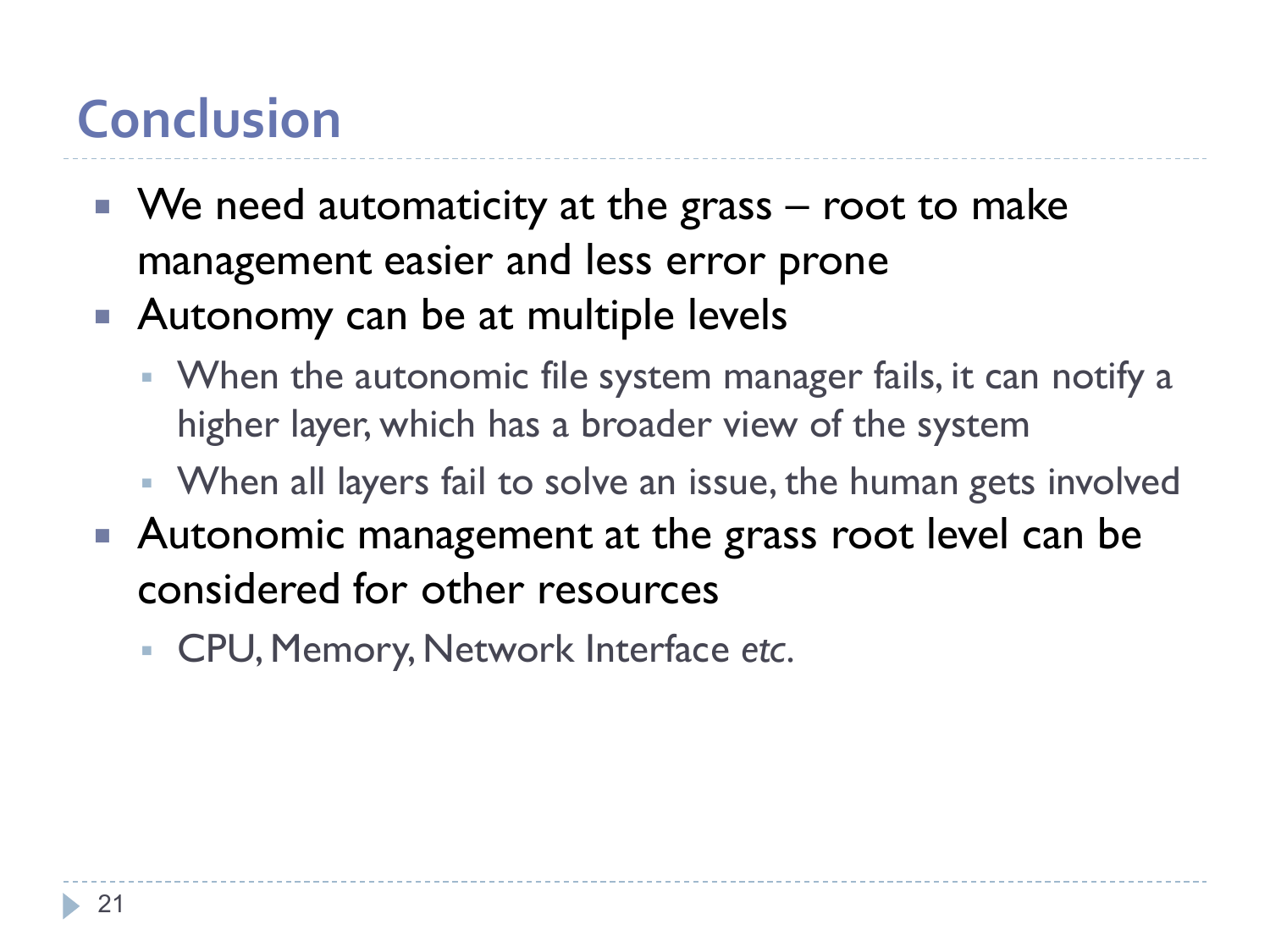# **Questions** ?